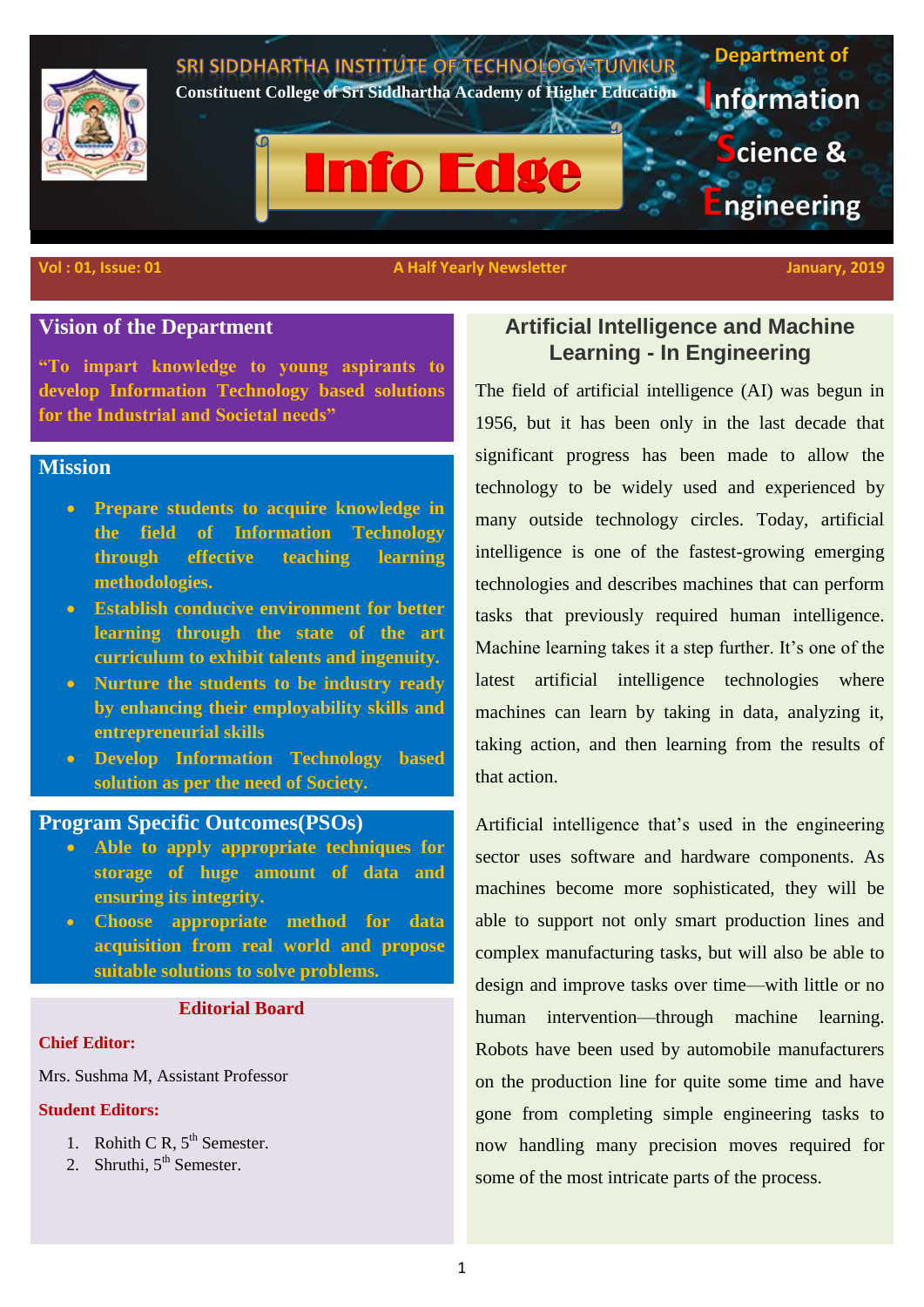Many of the tasks engineers are responsible for, such as design and simulation, can be enhanced with the support of artificial intelligence tools. Consider how Computer Aided Design (CAD) was once just a supplemental tool to engineering, and today it is a fundamental part of the daily workflow. These tools will help improve the capabilities of engineers and make it possible to explore design and weight-saving options that weren't ever possible before.

Another way artificial intelligence can support engineering tasks is to break down silos between departments and help to effectively manage data to glean insights from it. AI engineers to perform higher-value tasks. By using machine learning to discover programmes can provide automation for low-value tasks freeing up patterns in the data, machines will be incredibly important to help with engineering judgment. While there are many benefits of artificial intelligence and machine learning in engineering, some engineers are concerned their jobs will be taken over by machines.

Automation has and will continue to take over jobs humans have done historically; however, that can free humans to do higher-level tasks as well as take over jobs that require the unique skills of humans that don't even exist yet. In one study by Stanford University, "One Hundred Year Study of Artificial Intelligence, " there's nothing imminent about the threat to jobs, and even when or if we get there, it will be balanced out by the positive impacts on society and the increased capabilities technology offers. A report from the University of Oxford states that science and engineering professions are the least threatened and will experience great benefits from artificial intelligence tools.

In order for engineers to prepare for Industry, when factory automation, big data, artificial intelligence, and machine learning transform the way we work, available to them and learn how to work alongside robots and machines advising them. Engineers must optimize the work that needs to be done so that the interactions between humans and robots are as good as they can be.

Artificial intelligence and machine learning are the foundation of advanced engineering. While there remain questions, most notably about how the job of engineers will change, it is futile to resist the transformation. There's no doubt that AI will help manage engineering data more efficiently and will be an essential component of engineering's future. The sooner it's adopted and adapted to; the sooner engineering will be able to capitalize on the advantages of the technology.

**Mrs. Champakamala S** Assistant professor, Dept of ISE.

> "If we could change ourselves, the tendencies in the world would also change. As a man changes his own nature, so does the attitude of the world change towards him. We need not wait to see what others do."

**By DR.A P J Abdul Kalam**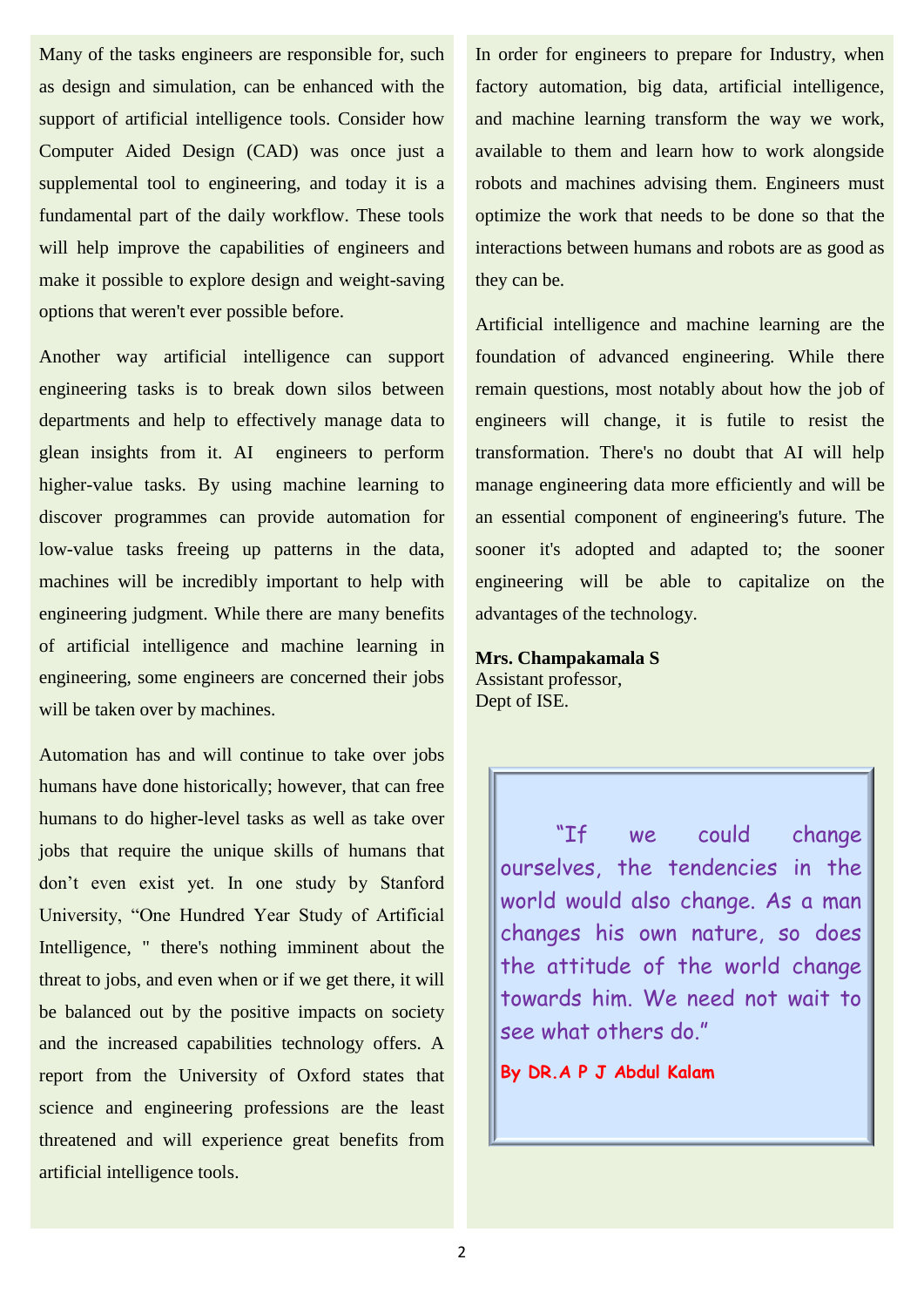# **Perfect Online Privacy**

Twenty years ago, no one could have predicted just how far-reaching and powerful the Internet would become today. They also couldn't have predicted just how much cyber-crime would permeate the online world, and how our personal and financial privacy would continue to fall away as governments and groups fight harder to gain more information on us.

Signing up for social media or creating any sort of account means creating a digital trail that inevitably leads back to the source, and more and more people are becoming disconcerted with the idea of having their personal information leaked online.

While there are some ways to circumvent prying eyes, such as using VPNs and networks like Tor, these are often for more advanced users, and there's a huge market for a privacy solution for the general public. But recent developments from innovative software like blockchain means we're seeing a new wave of online privacy that could benefit sectors like banking, gaming, and sports betting NZ.

# **The Latest Cryptographic Protocols**

The latest in the world of virtual privacy comes in the form of a new tool called Perfect Online Privacy, which is still currently in development. The aim of the tool is to create a means for people to make use of online services without ever having to submit and personal or financial information. While it may seem too good to be true, initial sources believe that Perfect Online Privacy may allow us to continue using the internet as openly as we do now, with the added bonus that governments, social media, and online criminals can't find any real information on our identities.

 The protocol involved in this technology is called zero-knowledge proof. It's by no means a new concept, and developers have been working on zeroknowledge proof protocols for the last two decades. But thanks to the current obsession with cryptocurrencies and a new market for the need for online privacy, it's the first time we're seeing major breakthroughs in the tech.

### **Usage in Every Day Life**

While it will most certainly have practical usage in many sectors of our online lives, the focus of Perfect Online Privacy at the moment is for online transactions and transferral of money. The methods we use to transfer money right now are not totally secure, and most banks' security systems tend to have backdoors and loopholes that can be exploited, allowing criminals to gain access to personal information.

The idea is to use the tool in tandem with blockchain systems, which are currently becoming more established around the world, and have already been adopted by a number of international banks. Blockchain is an almost perfect way to move funds around online, but it still does leave some digital footprints – which is where Perfect Online Privacy comes in.

Users receive an online key, which they can then use to access blockchain and other accounts, allowing them to transfer money almost entirely anonymously. The system isn't completely safe just yet, but development should yield results in the next few years.

**Mrs. Rashmi H C** Assistant Professor, Dept of ISE